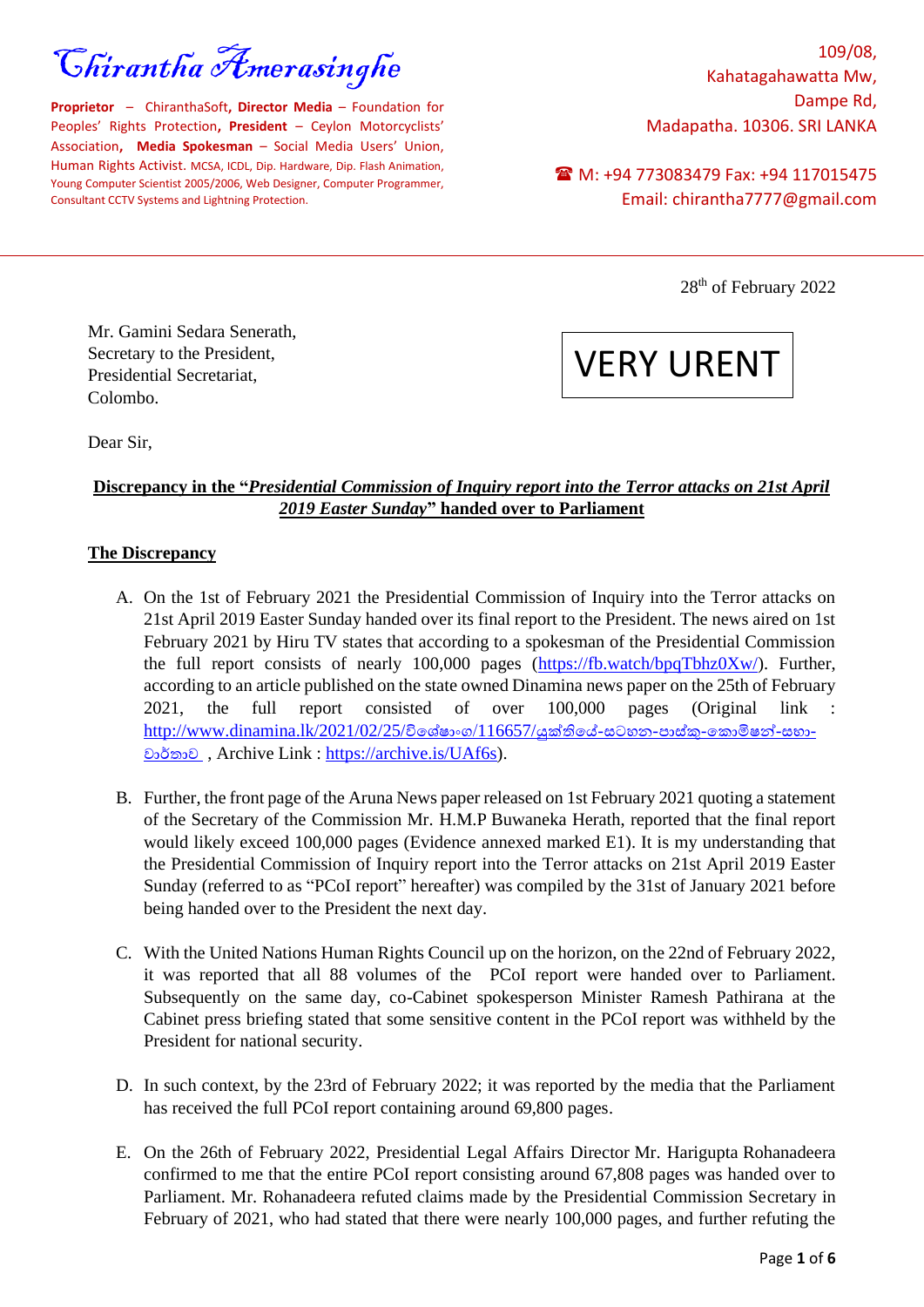statement made by co-Cabinet spokesperson Minister Ramesh Pathirana on 22nd of February 2022, Mr. Rohanadeera went on to say that the President has not withheld any content of the PCoI report.

Call recordings of the conversation between Mr. Harigupta Rohanadeera and myself :

Call Recording 1 (2022-02-26 – 10:13:33AM) : [https://drive.google.com/file/d/1D](https://drive.google.com/file/d/1D-to9GF1Ex-d17IfJ-LCHHWFKEjPvwUA/view?usp=drivesdk)[to9GF1Ex-d17IfJ-LCHHWFKEjPvwUA/view?usp=drivesdk](https://drive.google.com/file/d/1D-to9GF1Ex-d17IfJ-LCHHWFKEjPvwUA/view?usp=drivesdk)

Call Recording 2 (2022-02-26 – 10:31:58AM) : [https://drive.google.com/file/d/1CrsLz7BJ\\_erFWwPlIg75gVU4yJwFqSmS/view?usp=dr](https://drive.google.com/file/d/1CrsLz7BJ_erFWwPlIg75gVU4yJwFqSmS/view?usp=drivesdk) [ivesdk](https://drive.google.com/file/d/1CrsLz7BJ_erFWwPlIg75gVU4yJwFqSmS/view?usp=drivesdk)

F. I am baffled to the fact that a report said to be nearly or over 100,000 pages is now actually 67,808 pages. In addition, for a government that actively monitors and enforces the law against activists for allegedly spreading misinformation; I duly note that the PCoI report on Easter Sunday was with the Presidential Secretariat since 1st February 2021, and that the Secretariat has taken no steps to rectify the then headline news reports which clearly claimed the PCoI report was over or near 100,000 pages until I and others started to question this matter via social media, Right to Information requests, and communication with relevant officials, after a reduced figure of 69,800 pages came to light as a result of the report being handed over to Parliament.

### **Points of suspicion**

- G. I notably recall how the government took suspicious turns in relation to the PCoI report, for example on the 3rd of March 2021, it was reported by the media that "*The Presidential Secretariat has declined to release 22 volumes (each containing about 600 pages) of proceedings to Attorney General Dappula de Livera*" giving the reason "*The Attorney General has been informed that the PCoI is of the opinion that 22 volumes shouldn't be disclosed due to the sensitive nature of the information therein relating to national security."* (Link [https://island.lk/pcoi-report-on-easter](https://island.lk/pcoi-report-on-easter-sunday-carnage/)[sunday-carnage/,](https://island.lk/pcoi-report-on-easter-sunday-carnage/) Archive link <https://archive.is/knueG>). Later sighting pressure from the Catholic Church and all those who seek justice into the Easter Sunday terror attacks, on the 12th of March 2021 the said volumes were released to the Attorney General.
- H. Governments all over the world have issues when defining of the term "*national security*" and assigning content and or legal charges to it since many politicians tend to tangle their "*political security*" with "*national security*". I believe that any content that is subjected to "*national security*" be taken to a Judicial review before a full seven judge bench of the Supreme Court for its determination.
- I. I am puzzled as to how a PCoI full report that was withheld so much due to the "*sensitive nature of the information therein relating to national security*" was just handed over to Parliament without anything being withheld by President as claimed by Mr. Rohanadeera who is not only refuting the discrepancy in the number of pages but also refuting the statement made by the co-Cabinet spokesperson. Under such circumstances, I am hamstrung as to how and why the said volumes were not released along with the first volume itself last year, and raises a reasonable suspicion as to if the said volumes released to Parliament were censored, modified and or reprinted, therefore I believe that this matter would need a transparent legal investigation.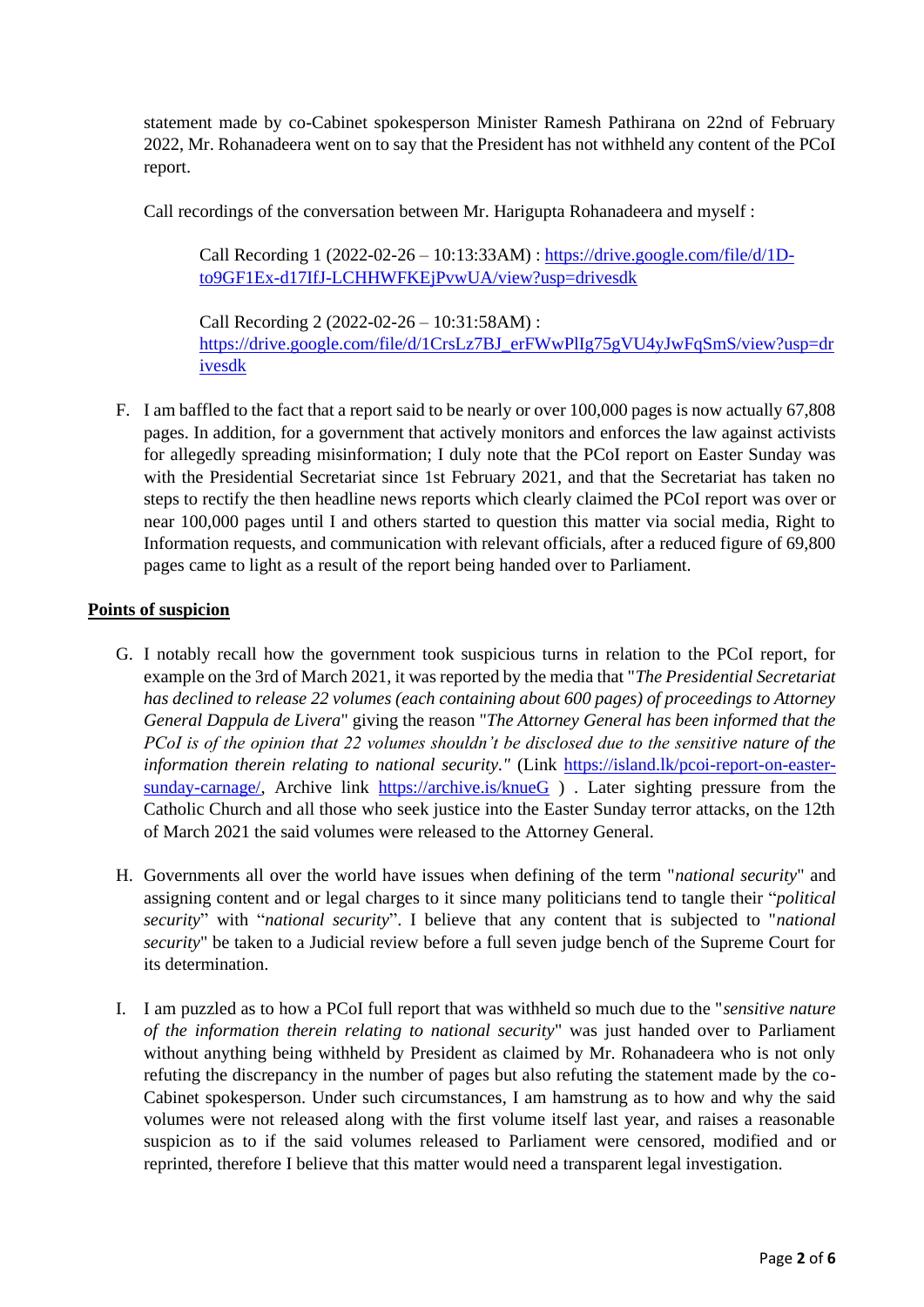J. I recall the contents of the complaint filed with the Criminal Investigations Department on the 2nd of April 2021 against now Minister of Public Security Hon. Sarath Weerasekara over his alleged involvement in the Ampara anti-Muslim riots in 2018 which contributed to the terror attacks on Easter Sunday, and I note the CID's failure to investigate the complaint so far. Link to the recording submitted to CID containing a vocal statement by then President Maithripala Sirisena claiming Weerasekara's involvement in the Ampara incident, Rajapaksa family involvement in extremism, Rajapaksa's fostering extremist groups, and his comments on government run extremism before 2015 is

<https://www.youtube.com/watch?v=W1MrrOSNeBQ> .

- K. I also recall the contents of the complaint filed with the Inspector General of Police, Speaker of Parliament, and the Hon. Attorney General against former Defense Secretary Gotabaya Rajapaksa and former President Mahinda Rajapaksa on the 31st of December 2021 in relation to their possible involvement in the Terror attacks on Easter Sunday. I note the failure to investigate the complaint so far.
- L. In such context, I also recall that the first noted contributing factor to the Easter Sunday Terror attacks as listed in the PCoI report, Ven. Galagoda Aththe Gnanasara Thero (page 331, Vol 1) was appointed as the Chairman of the Presidential Task Force for One Country and One Law by His Excellency the President on the 26th of October 2021. The Thero and extremists' organizations such as Bodu Bala Sena was found to have provided a fertile ground for Zaharan to prosper (page 361, 362, Vol 1) contributing to the Terror attacks on Easter Sunday. I note that according to the statement made by Member of Parliament Hon. S. B. Dissanayake, it is Gotabaya who had created, protected and looked after the Bodu Bala Sena organization (Video : [https://www.youtube.com/watch?v=5N51NkYsIxw\)](https://www.youtube.com/watch?v=5N51NkYsIxw).
- M. I recall that the Parliamentary Select Committee Inquiry Report (PSC) into the Easter Sunday Terror attacks which recommended to investigate if the terror attacks were allowed to happen as part of a political plan (PSC Page 3), but so far such investigations have not been done. Even disregarding my written request from President Gotabaya made on 27th of November 2019 to do so.
- N. I recall that the so-called President Gotabaya who is ready to make tough and unpopular decisions for the betterment of the country had called His Eminence Most. Rev. Dr. Malcolm Cardinal Ranjith and informed that certain recommendations of the PCoI report cannot be implemented because it might make him unpopular and I note that most of the recommendations of the PCoI report still remain disregarded.
- O. Further, I wish to recall that I am being/was investigated via legal proceedings by the Criminal Investigations Department (CID) for making a Facebook post asking the questions "*Was the Easter Sunday Terror attack a deal to bring Gotabaya to power? Is that why Maithripala is not being arrested? How did Catholic Shiranthi not know?*". I was arrested on the 17th of November 2020. Subsequently, activist Shehan Malaka Gamage is now being prosecuted under criminal law (section 120 of the penal code) with the approval of the Attorney General for holding a similar opinion. Furthermore, I note how legal proceedings against Very Rev. Fr. Cyril Gamini Fernando was initiated for holding an opinion and making an accusation against a government official, that did not favor the government. The above incidents occur in the background where the Supreme Court of Sri Lanka has clearly held: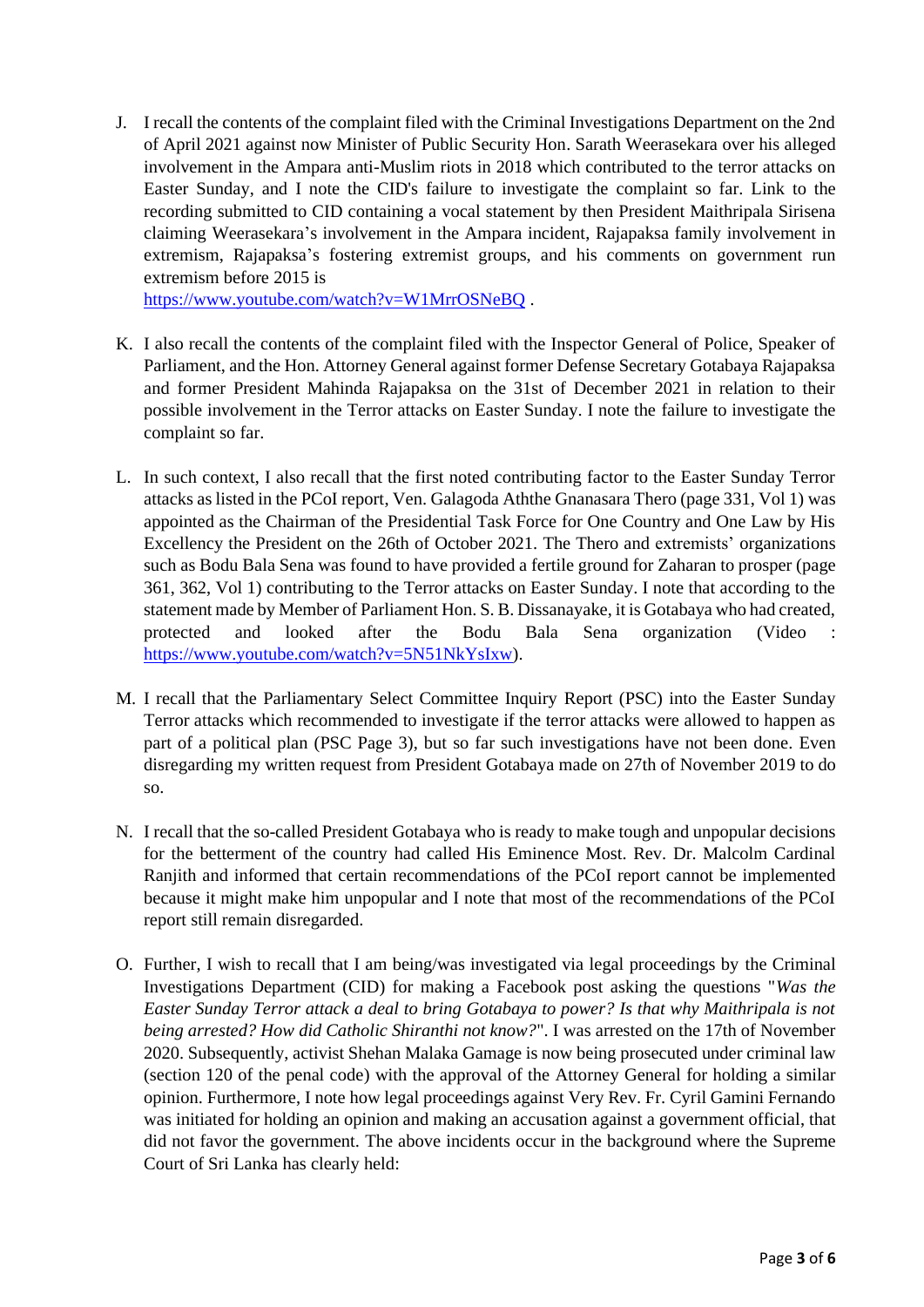*"Provision of Section 120 of the Penal code and its explanation contained therein guarantee freedom of expression and speech, and the explanation to the section no doubt fortify this position in great measure. Whatever comments and strongly used words against the government which does not excite feelings and cause public disorder by acts of violence cannot be a basis to prosecute a person under Section 120 of the Penal Code" – SC/FR 768/2009*

*"To cause any annoyance or embarrassment to a Head of State or the Government will not form the basis of a prosecution under Section 120 of the Penal Code. Essence of Section 120 is whether the words in question incite the People to commit acts of violence and disorder and not whether the words are defamatory or not." - – SC/FR 768/2009*

- P. I recall how the CID took away my two mobile devices (when one device did not even have Facebook) and denied requests for my legally entitled data copy when I was arrested without giving exact reasons on the 17th of November 2020.
- Q. I recall how the CID proceeded to put both my mobile devices into one packet and failed to seal it in the due legal process, and produced me before the Magistrate without the devices. I note that legal proceedings are initiated against me for several Facebook posts. Posts containing content criticizing and protesting against government policy and or President while holding the social opinion "GotaFail", post containing content voicing against mandatory cremation of COVID19 victims, post containing content holding the World Health Organization opinion that COVID19 doesn't spread in water.
- R. I recall how I subsequently received an anonymous life threat on the 23rd of January 2021 saying that if I do not stop speaking against the government and stop speaking for justice into Terror attacks on Easter Sunday my private things will be leaked and the people around me will face problems. Further according to the said threat, by the time I receive the mobile devices, the data will be with them (an unknown party).
- S. As per the implementation of the aforementioned anonymous threat or by strange coincidence, I recall that soon after, most of the main activists (or their family members) who are supportive of me have been legally prosecuted/troubled by the Sri Lanka Police/certain government entities in unimaginable ways (Asela Sampath, Yasiru Kuruwitage, Oshala Herath).
- T. I recall how the CID after keeping my mobile devices since the 17th of November 2020, produced them on 4th of March 2021 to the Chief Magistrates Court in "*two packets*" instead of the "*one packet*" they were put in front of me. I note that even though the Facebook post in relation to Easter Sunday was not mentioned in the Court case B-report, the CID when they were producing my devices wished to investigate the said Facebook post through the request made to the Government Analyst Department. However, the annexed document containing the posts remains missing in the court case record. I further note that nearly 90% of the questioning done after being arrested on 17th of November 2020 was in relation to the Facebook post which stated "*Was the Easter Sunday Terror attack a deal to bring Gotabaya to power? Is that why Maithripala is not being arrested? How did Catholic Shiranthi not know?*".
- U. I recall how the CID's arbitrary actions in detaining my mobile devices without due legal process has violated the provisions of the law thus even hampering my day to day life, and has also hampered the investigations into separate death threats I had received by the 25th of August 2020 (as the evidence messages are in those devices) the investigations into which are being conducted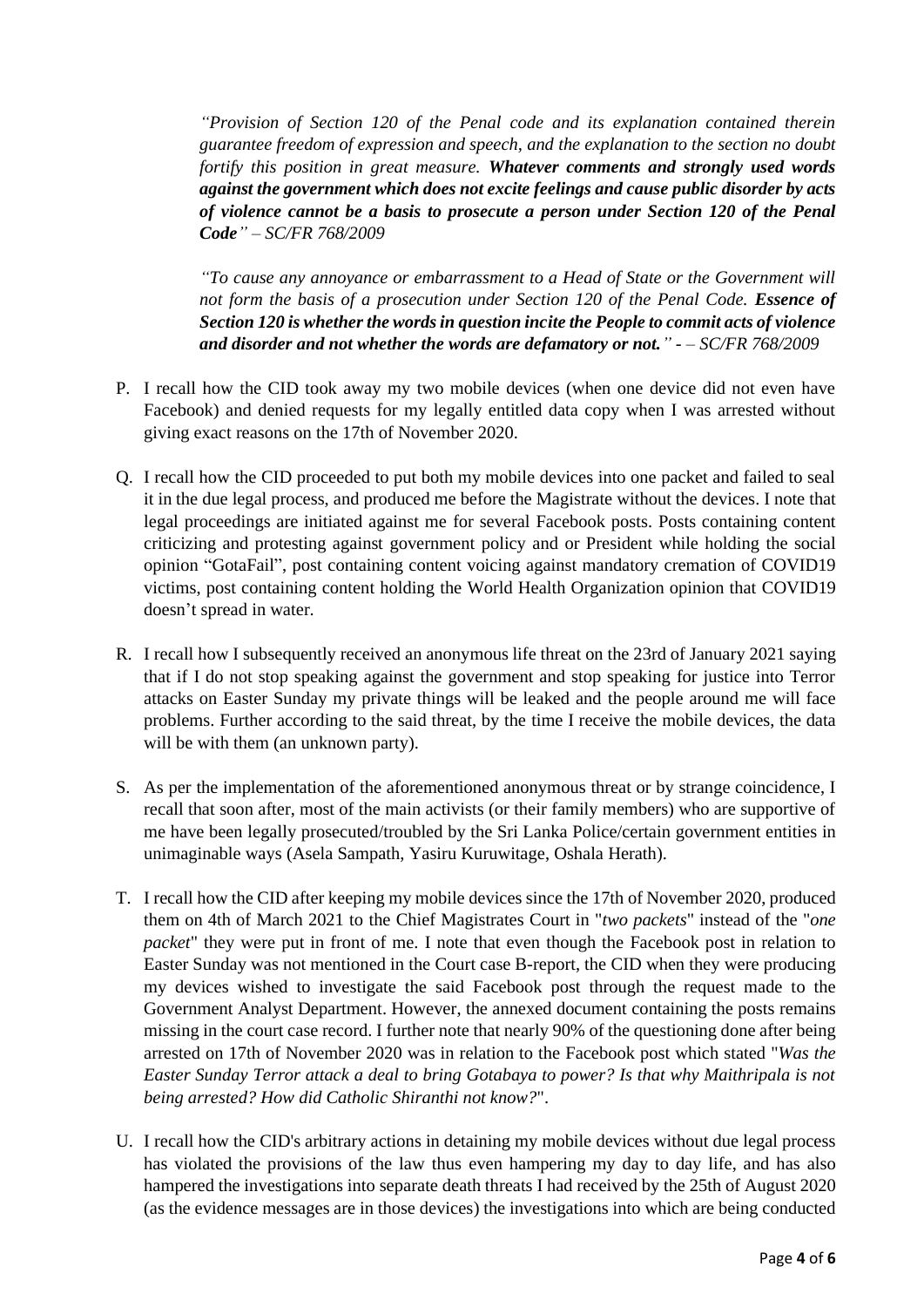by the Colombo Crimes Division (CCD). As filed in the Police complaint dated 25<sup>th</sup> August 2020, I believe the root cause of the death threats I received was due to my efforts in seeking justice to the Easter Sunday Terror attacks.

## **My conclusions and request**

- V. Amidst arbitrary actions taken by the government and state entities in relation to seeking justice for the Terror attacks on Easter Sunday, and amidst the arbitrary actions taken by the government and state entities against those who are seeking justice for the terror attacks on Easter Sunday, sudden actions taken with lack of transparency by the President and the government seem insignificant, misleading, and suspicious. Therefore, I believe that the President and the Government will need to do much more to ensure transparency, accountability, Justice and Human Rights to the victims of the terror attacks on Easter Sunday and as well as to the people who seek justice for the same.
- W. Therefore, given the above circumstances, I wish to reiterate that a transparent and broad legal investigation would be required to confirm that the PCoI report handed over to Parliament has not been censored, modified and or reprinted. As a censored, modified and or reprinted version of the report would not manifest in the proper truth and justice sought by all who are seeking truth and justice to the Terror attacks on Easter Sunday. In my opinion, I feel that the above move to hand over the volumes to Parliament was just done possibly to reduce or mislead the pressure coming on the country at the United Nations Human Rights Council in the current moment in time.

Yours Faithfully,

…………………………………

Chirantha Amerasinghe Civil and Human Rights Activist

Copy to :

• Hon. Hanaa Singer, United Nations Resident Coordinator in Sri Lanka, UN Compound, Colombo 4 – *To be bought to the urgent attention of the Hon. Michelle Bachelet – The United Nations High Commissioner for Human Rights*